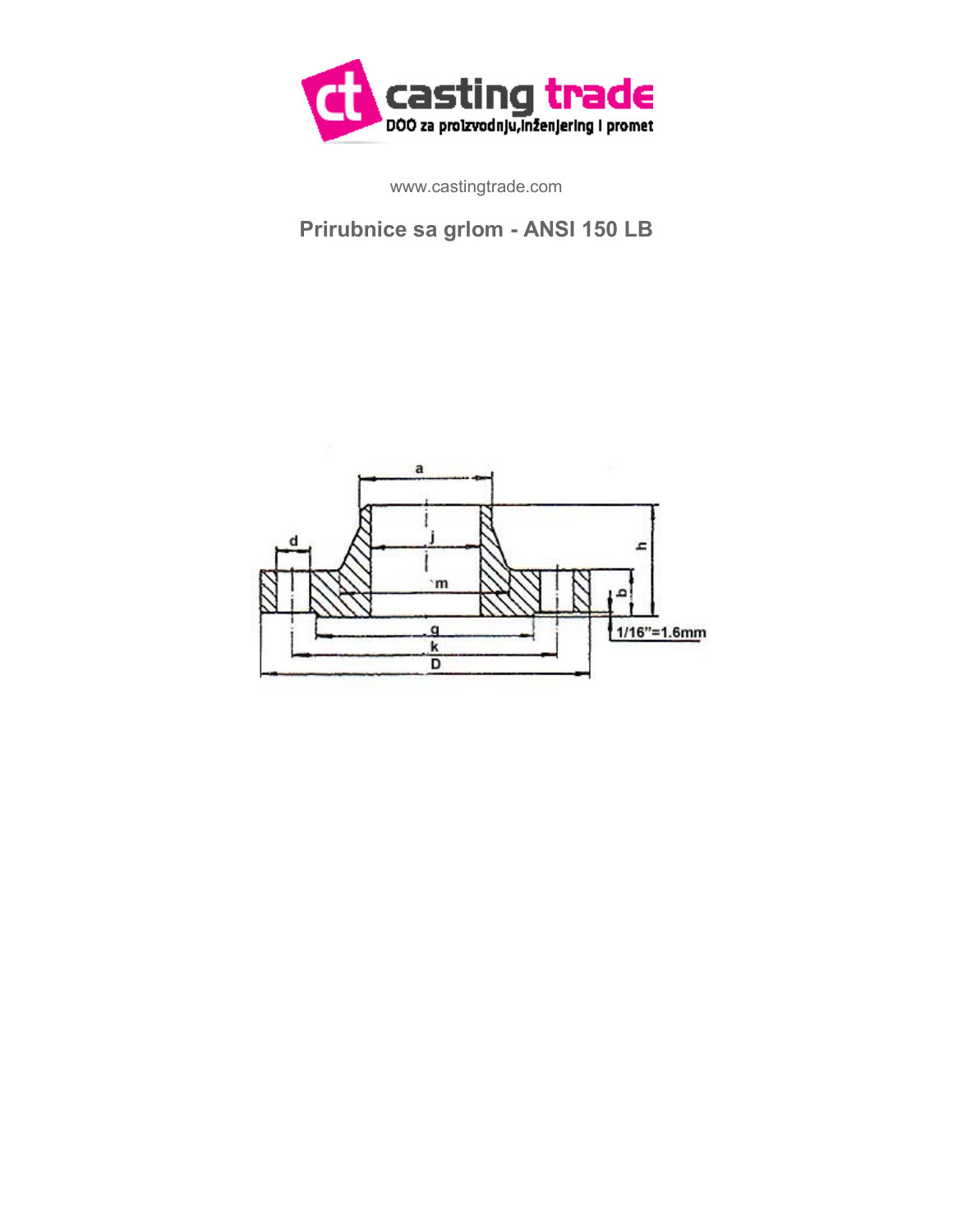

www.castingtrade.com

| Nazivni            | Prirubnica          |                     |                               |                     | Grlo                |                            |                     | Zaptivna<br>površina<br><b>RF</b> | Vijci |                         |                     |
|--------------------|---------------------|---------------------|-------------------------------|---------------------|---------------------|----------------------------|---------------------|-----------------------------------|-------|-------------------------|---------------------|
| otvor<br><b>DN</b> | D<br>(inch)<br>(mm) | b<br>(inch)<br>(mm) | $\mathsf k$<br>(inch)<br>(mm) | h<br>(inch)<br>(mm) | J<br>(inch)<br>(mm) | $\alpha$<br>(inch)<br>(mm) | m<br>(inch)<br>(mm) | g<br>(inch)<br>(mm)               | no.   | navoj<br>(inch)<br>(mm) | d<br>(inch)<br>(mm) |
| 1/2"               | 31                  | 7/16                | 23/8                          | 17/8                | 0.62                | 0.84                       | 13/16               | 13/8                              | 4     | 1/2                     | 5/8                 |
|                    | 88.9                | 11.1                | 60.3                          | 47.6                | 15.7                | 21.3                       | 30.2                | 34.9                              |       | 12.7                    | 15.9                |
| 3/4"               | 37/8                | 1/2                 | 23/4                          | 21/16               | 0.82                | 1.05                       | 11                  | 1 11/16                           | 4     | 1/2                     | $5/8$               |
|                    | 98.4                | 12.7                | 69.8                          | 52.4                | 20.9                | 26.7                       | 38.1                | 42.9                              |       | 12.7                    | 15.9                |
| 1"                 | 41                  | 8/16                | 31/8                          | 23/16               | 1.05                | 1.32                       | 1 15/16             | $\overline{2}$                    | 4     | 1/2                     | 5/8                 |
|                    | 107.9               | 14.3                | 79.4                          | 55.6                | 26.7                | 33.5                       | 49.2                | 50.8                              |       | 12.7                    | 15.9                |
| 11"                | 45/8                | 5/8                 | 31                            | 21                  | 1.38                | 1.66                       | 25/16               | 21                                | 4     | 1/2                     | 5/8                 |
|                    | 117.5               | 15.9                | 88.9                          | 57.1                | 35.1                | 42.2                       | 58.8                | 63.5                              |       | 12.7                    | 15.9                |
| 11"                | 5                   | 11/16               | 37/8                          | 27/16               | 1.61                | 1.90                       | 2 9/16              | 27/8                              | 4     | 1/2                     | 5/8                 |
|                    | 127                 | 17.5                | 98.4                          | 61.9                | 40.9                | 48.3                       | 65.1                | 73                                |       | 12.7                    | 15.9                |
| $2"$               | $6\,$               | 3/4                 | 43/4                          | 21                  | 2.07                | 2.38                       | 31/16               | 35/8                              | 4     | 5/8                     | 3/4                 |
|                    | 152.4               | 19.0                | 120.6                         | 63.5                | 52.6                | 60.4                       | 77.8                | 92.1                              |       | 15.9                    | 19                  |
| 21"                | $\overline{7}$      | 7/8                 | 51                            | 23/4                | 2.47                | 2.88                       | 3 9/16              | 41/8                              | 4     | 5/8                     | 3/4                 |
|                    | 177.8               | 22.2                | 139.7                         | 69.8                | 62.7                | 73.1                       | 90.5                | 104.8                             |       | 15.9                    | 19                  |
| 3"                 | 71                  | 15/16               | $\,$ 6 $\,$                   | 23/4                | 3.07                | 3.50                       | 41                  | $\,$ 5 $\,$                       | 4     | 5/8                     | 3/4                 |
|                    | 190.5               | 23.8                | 152.4                         | 69.8                | 78                  | 88.9                       | 107.9               | 127                               |       | 15.9                    | 19                  |
| 31"                | 81                  | 15/16               | $\overline{7}$                | 2 13/16             | 3.55                | $\overline{4}$             | 4 13/16             | 51                                | 8     | 5/8                     | 3/4                 |
|                    | 215.9               | 23.8                | 177.8                         | 71.4                | 90.2                | 101.6                      | 122.2               | 139.7                             |       | 15.9                    | 19                  |
| 4"                 | 9                   | 15/16               | 71                            | 3                   | 4.03                | 4.50                       | 55/16               | 6 3/16                            | 8     | 5/8                     | 3/4                 |
|                    | 228.6               | 23.8                | 190.5                         | 76.2                | 102.4               | 114.3                      | 134.9               | 157.2                             |       | 15.9                    | 19                  |
| $5"$               | 10                  | 15/16               | 81                            | 31                  | 5.05                | 5.56                       | 67/16               | 7 5/16                            | 8     | 3/4                     | 7/8                 |
|                    | 254                 | 23.8                | 215.9                         | 88.9                | 128.3               | 141.2                      | 163.5               | 185.7                             |       | 19                      | 22.2                |
| 6"                 | 11                  | $\mathbf{1}$        | 91                            | 31                  | 6.07                | 6.63                       | 7 9/16              | 81                                | 8     | 3/4                     | 7/8                 |
|                    | 279.4               | 25.4                | 241.3                         | 88.9                | 154.2               | 188.4                      | 192.1               | 215.9                             |       | 19                      | 22.2                |
| 8"                 | 131                 | 11/8                | 11 3/4                        | $\sqrt{4}$          | 7.96                | 8.63                       | 9 11/16             | 10 3/8                            | 8     | 3/4                     | $7/8$               |
|                    | 342.9               | 28.6                | 298.4                         | 101.6               | 202.7               | 219.2                      | 246.1               | 269.9                             |       | 19                      | 22.2                |
| 10"                | 16                  | 13/18               | 141                           | $\overline{4}$      | 10.02               | 10.75                      | 12                  | 12 3/4                            | 12    | 7/8                     | $\mathbf{1}$        |
|                    | 406.4               | 30.2                | 361.9                         | 101.6               | 254.5               | 273                        | 304.8               | 323.8                             |       | 22.2                    | 25.4                |
| 12"                | 19                  | 11                  | 17                            | 41                  | 12                  | 12.75                      | 143/8               | 15                                | 12    | 7/8                     | $\overline{1}$      |
|                    | 482.6               | 31.7                | 431.8                         | 114.3               | 304.8               | 323.8                      | 365.1               | 381                               |       | 22.2                    | 25.4                |
| 14"                | 21                  | 13/8                | 18 3/4                        | $5\overline{)}$     | 13.25               | 14                         | 153/4               | 161                               | 12    | $\overline{1}$          | 11/8                |
|                    | 533.4               | 34.9                | 476.2                         | 127                 | 336.5               | 155.8                      | 400                 | 412.7                             |       | 25.4                    | 28.6                |
| 16"                | 231                 | 17/16               | 211                           | $\overline{5}$      | 15.25               | 15                         | 18                  | 181                               | 16    | $\overline{1}$          | 11/8                |
|                    | 596.9               | 36.5                | 539.7                         | 127                 | 387.3               | 406.4                      | 457.2               | 469.9                             |       | 25.4                    | 28.6                |
| 18"                | 25                  | 19/16               | 22 3/4                        | 51                  | 17.25               | 18                         | 19 7/8              | 21                                | 16    | 11/8                    | 11                  |
|                    | 635                 | 39.7                | 577.8                         | 139.7               | 438.1               | 457.2                      | 504.8               | 533.4                             |       | 28.6                    | 31.7                |
| 20"                | 271                 | 1 1 1 / 1 6         | 25                            | 5 11/16             | 19.25               | 20                         | 22                  | 23                                | 20    | 11/8                    | 11                  |
|                    | 698.5               | 42.9                | 635                           | 144.5               | 488.9               | 508                        | 558.8               | 584.2                             |       | 28.6                    | 31.7                |
| 22"                | 291                 | 1 13/16             | 271                           | 5 7/8               | 21.25               | 22                         | 24                  | 251                               | 20    | 11                      | 13/8                |
|                    | 749.3               | 46                  | 692.1                         | 149.2               | 539.7               | 558.8                      | 609.6               | 641.2                             |       | 31.7                    | 34.9                |